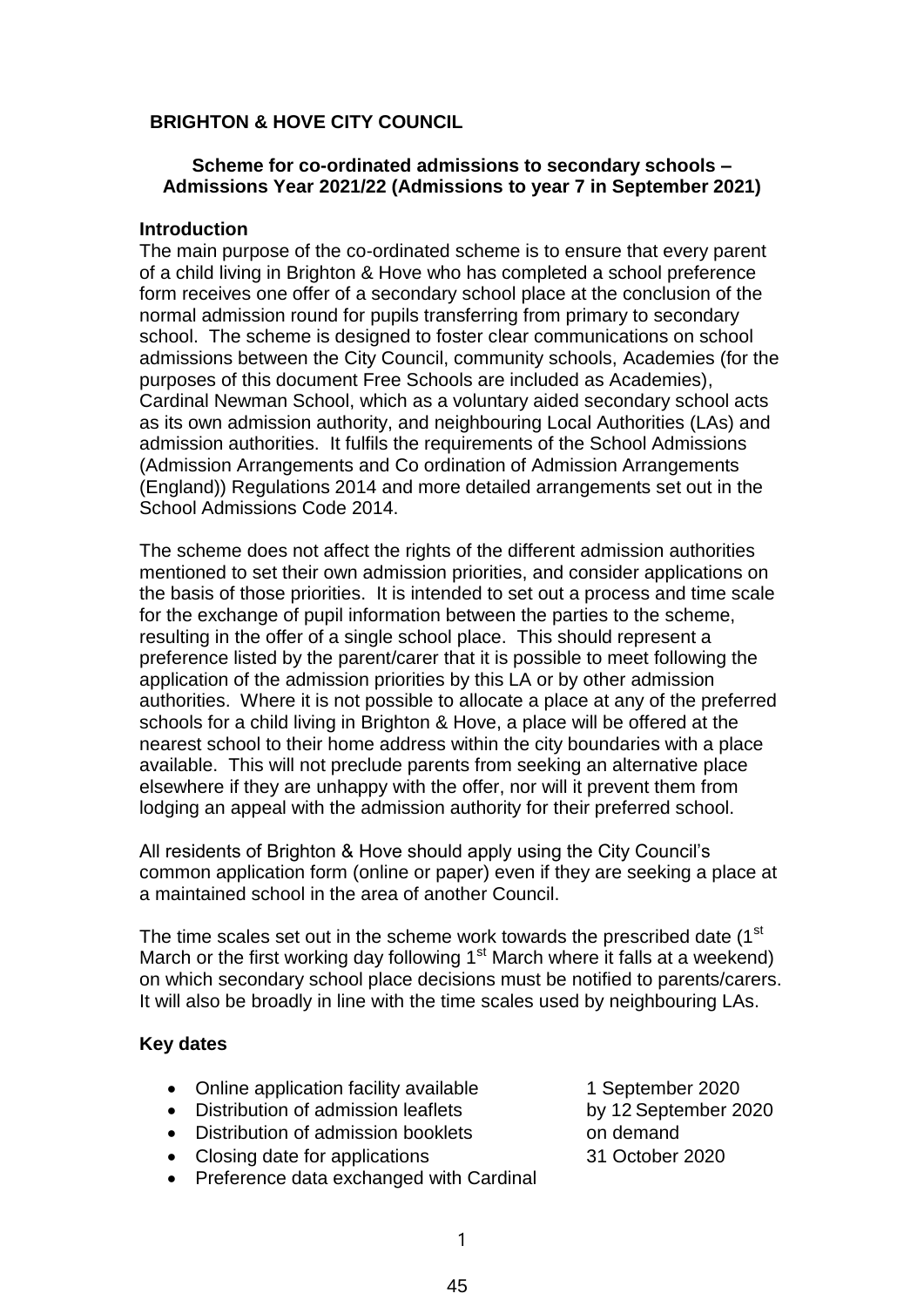|           | Newman School, King's School and                                                            |                        |
|-----------|---------------------------------------------------------------------------------------------|------------------------|
|           | neighbouring LAs                                                                            | 20-27 November 2020    |
|           | • Cardinal Newman & King's School provide LA                                                |                        |
|           | with provisional ranking order of applicants.                                               | 18 December 2020       |
| $\bullet$ | Consider qualifying late applications.                                                      | <b>22 January 2021</b> |
|           | • Finalise allocations and exchange offer details Between 28 January- 8                     |                        |
|           | with Cardinal Newman, King's school                                                         | Feb 2021               |
|           | and neighbouring LAs                                                                        |                        |
|           | • Notification e-mails sent to parents, decisions<br>posted to applicants using paper forms | 1 March 2021           |
| $\bullet$ | Deadline date for acceptance of places and                                                  |                        |
|           | appeals to be heard in the main round.                                                      | 1 April 2021           |

## **Process and detailed time scale**

- 1. The school admissions leaflet published by the City Council will be distributed to parents at the beginning of September 2020. This LA will have identified those pupils entering Year 6 in city maintained schools (the transfer cohort) from primary school records. Neighbouring LAs will be asked to provide records of Brighton & Hove children attending schools in their areas so that admission leaflets can be sent to their parents/carers. Brighton & Hove will in return provide information to other LAs about their residents attending Brighton & Hove schools.
- 2. Parents/carers will be invited to list 3 preferences for a school place ranked in order of priority. These may be at a City Community School, an Academy, a Free School or a voluntary aided secondary school, or any maintained school outside the City of Brighton & Hove. Those residents in the City must use the Brighton & Hove school admission preference form to indicate their preferred schools, either the paper or online form. No other form of application will be valid. The LA allocates places on the basis of equal preference, and each preference listed will be prioritised in accordance with the published admission priorities for community and own admission authority secondary schools in the City. If it is possible to offer more than one place on the basis of those priorities, the one ranked higher on the preference form will be offered.
- 3. Parents and carers are strongly advised to apply online through the facility available on the Brighton & Hove City Council website. This will provide them with a response which confirms their preference listing and acts as proof of application. Alternatively the paper form should be completed and returned to the child's primary or junior school in the City, or to the Admissions Team at Hove Town Hall **by 31 October 2020.** Applicants for Cardinal Newman and/or King's School will need to return their supporting information directly to the school as well as submitting an online application or paper form to the Council. If supporting information is returned to the Local Authority, the documents will be shared with the school.
- 4. Where as part of its admission priorities a voluntary aided school, free school or academy within the City or beyond requires additional supporting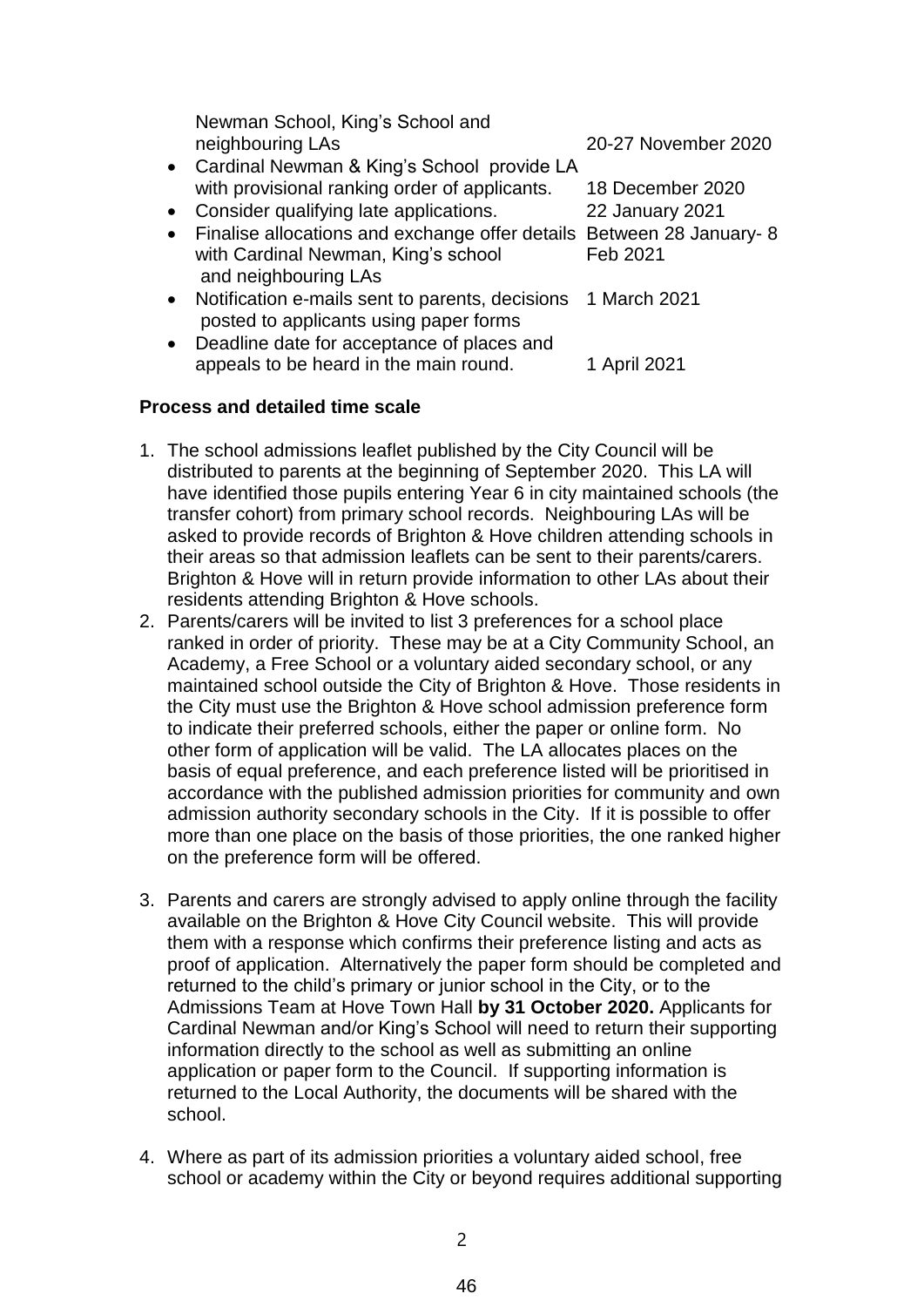information, such as a Supplementary Information form, or proof of denominational commitment, that form or proof should be completed and returned by the same closing date. This is to ensure that target dates for the exchange of pupil information between authorities and the notification date for parents/carers can be met. Provided the LA common application form has been completed and returned, that additional information may be given direct to the school, or handed in with the preference form. Parents/carers will be advised through the admissions booklet of Brighton & Hove or neighbouring LAs, or through school published parent information, of any such additional information requirements for own admission authority schools.

5. If using an application form rather than online application parents and carers whose children attend maintained primary schools in the City are strongly advised to return the form via the school. Parents who prefer to post the form should understand that proof of posting is not proof of receipt, and they will not have confirmation of receipt in the same way as those applying online or returning the form to their child's school. All maintained junior and primary schools in the city will return secondary preference forms they receive to the LA in batches as they are received, with the final batch as soon as possible after the closing date. Schools should maintain a list to record the date on which each form was received, the school preferences, and if required will provide proof of receipt to the parent/carer. This ensures that on time applications and late applications are clearly recorded as such. It also provides assurance for parents should the school or the LA subsequently mislay the form.

#### **No later than 20 November 2020.**

- LA will identify the number of preferences (first, second or third) received for each school.
- Cardinal Newman School and King's School will be provided with details of any parental preference where it gives the school as a preference (first, second or third) received by the LA. It will apply its oversubscription criteria to prioritise all preferences. Where pupils have an Education Health & Care Plan naming the school and must be offered a place this will be indicated. (These pupils must be given a place at the school in accordance with the SEN and Admissions Codes of Practice.)
- West and East Sussex and other LA's as necessary will be forwarded the details of preferences expressed for their schools by Brighton & Hove parents/carers (first, second and third). Where the pupil has an Education, Health & Care Plan this will be indicated.
- West and East Sussex will be asked to provide a list of pupils living in those areas who have expressed a preference for a Brighton & Hove school (first, second or subsequent).

#### **No later than 18 December 2020**

 Cardinal Newman School and King's School will provide the LA with a list showing children in priority order for places at the school. The list will show which admission criterion was applied to each child. The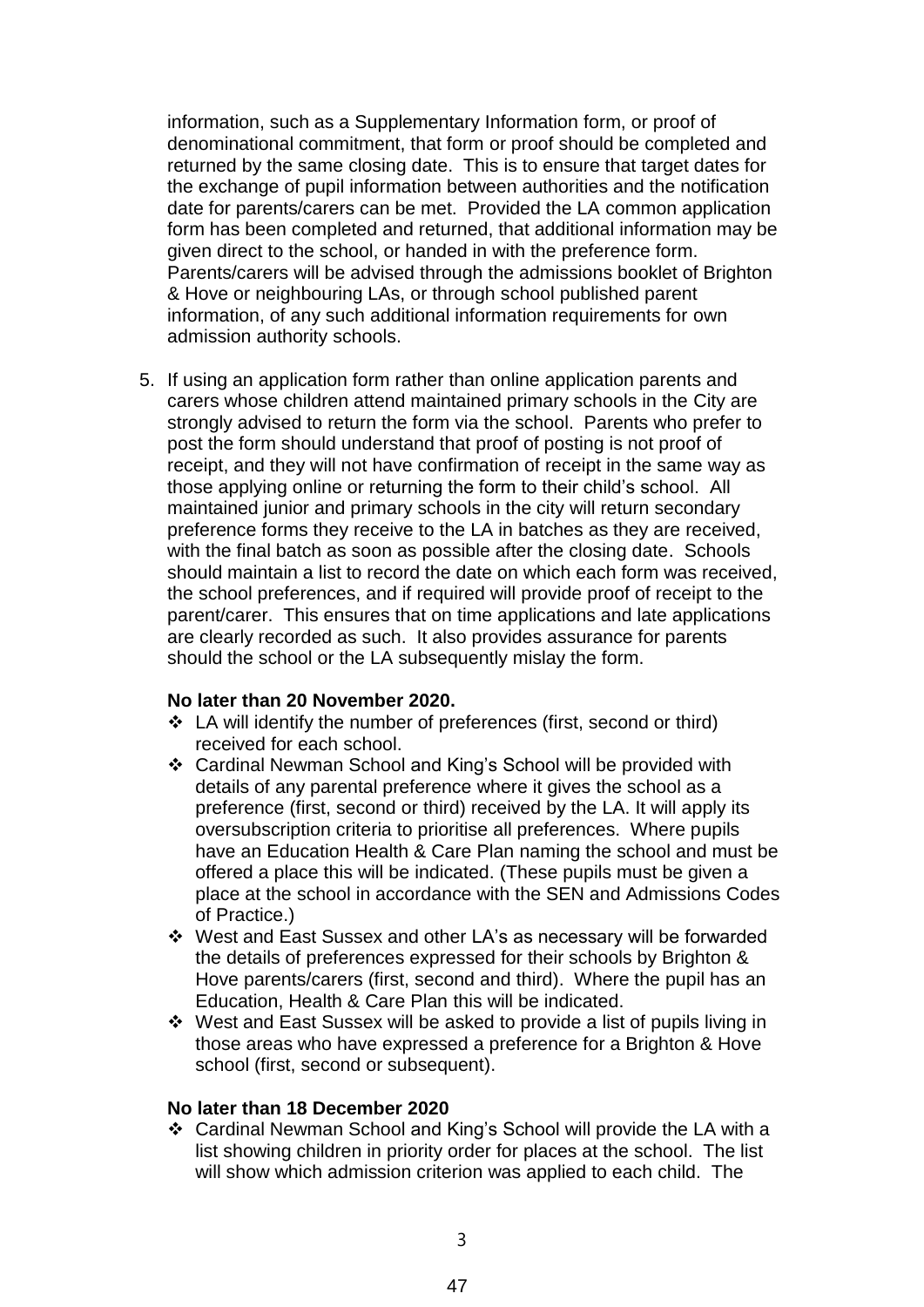school will advise the LA of such additional information as is necessary to inform parents of the reason for its decision when allocation letters and emails are sent on 1 March 2021.

 Brighton & Hove will apply its admission priorities to all preferences received for community schools, and where the children are resident in other LAs, will inform that LA.

## **Between 28 January and 8 February 2021**

- Brighton & Hove will establish whether more than one offer could be made on the basis of the application of its own admission priorities and those of voluntary aided schools, free schools/Academies and other LAs. It will determine in each case which is the highest parental ranking.
- Final lists of school allocations will be prepared.
- Emails and letters to parents/carers will be prepared.
- Consideration will be given to late applications received before 22 January, as set out in Appendix A below.
- Neighbouring LAs will be sent final details of children living in their area offered a place at a Brighton & Hove school, and for whom they will need to send allocation letters.

## **1 March 2021**

Online applicants will receive their decisions by e-mail. Letters will be sent to parents/carers who have not applied online or who have specifically requested this. The LA email or letter to parents will contain the following:

- $\cdot$  If they have not been allocated a school of preference, the reason why not.
- How places at all Brighton & Hove schools were allocated.
- $\cdot$  Where it is an own admission authority school, the fact that the offer is made on behalf of the governing body of the school.
- $\cdot$  Where it is a school maintained by another LA, the fact that the offer is made on behalf of that LA.
- $\cdot \cdot$  The right of appeal to an independent panel, and how to arrange an appeal for a community school, a voluntary aided school, and in the case of schools in other LA's, who to contact.
- Details about waiting lists and reallocation pools for preferences that could not be met.

# **1 April 2021**

Parents and carers should accept offers of places by this date in order to allow schools and the LA ample planning time for the new intake. This does not affect their right to appeal if the place they are accepting is not their highest preference. Parents should also have exercised their right to appeal by this date if they want to be assured of having their appeal heard in the main round of appeals.

### **Proof of address**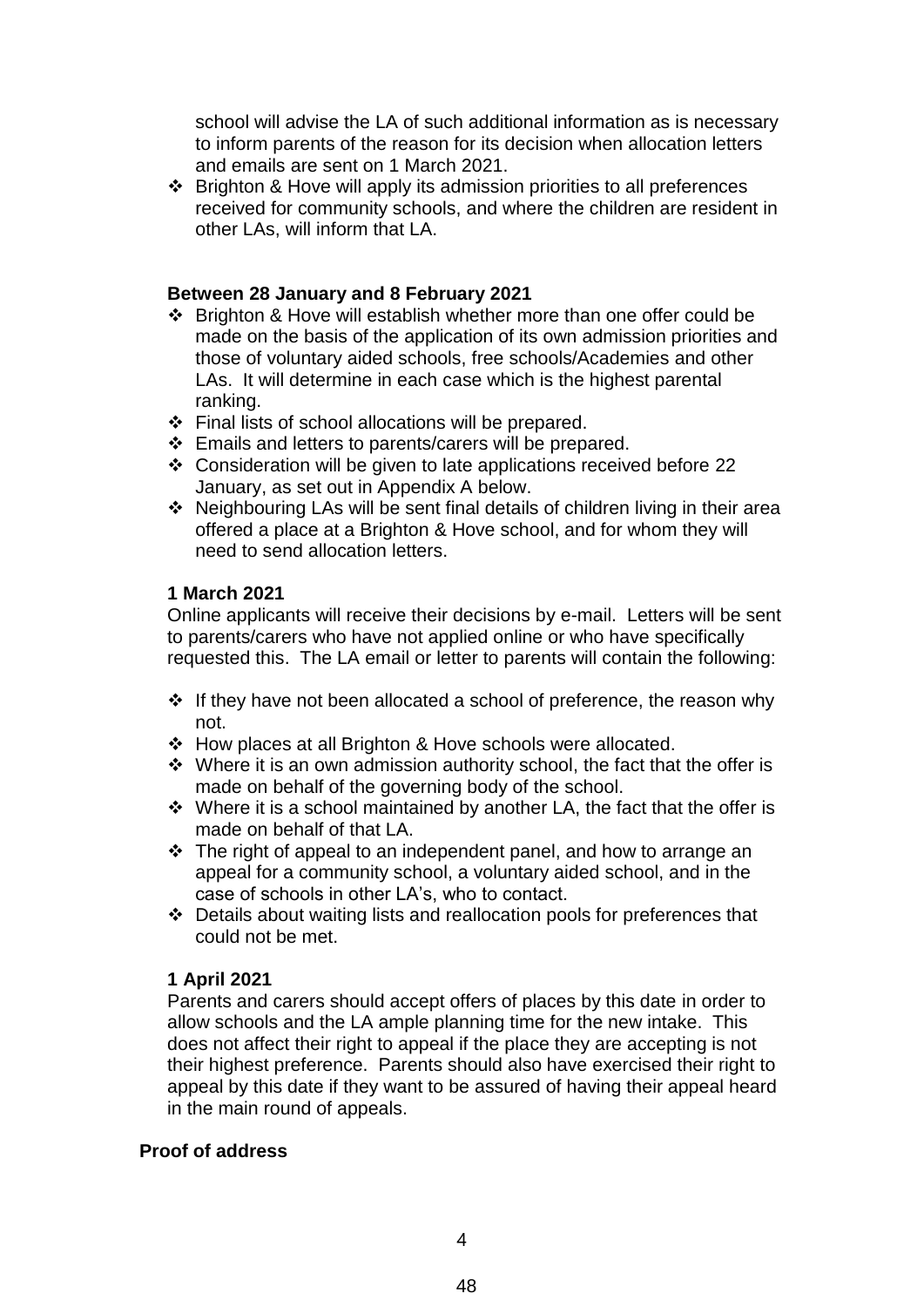The LA may require parents/carers to provide proof of address if they apply for a place at a community school. Own admission authority schools may also request proof of address from their applicants.

## **Appendix A – Changes of address and late applications**

## **New arrivals in the city**

Parents/carers moving into the City in the course of the admission process who are making an application on the basis of their new address must provide evidence of either a tenancy agreement of six months or more or an exchange of contracts if they are purchasing a property. Applicants should return their preference form by the closing date if possible, especially if their move took place before the closing date, forwarding proof of the move at the earliest opportunity. If they provide the form and the evidence of the move by 22 January 2021 their application will be included in the main admissions round.

# **Late applications received before the 22 January 2021.**

- I. With the exception of families moving into the area and cases as described at V below, forms received after the closing date will not be considered by the LA until school allocations have been made for those received by the closing date. Any received for Cardinal Newman School and/or King's School will be forwarded to the school, which will decide whether or not to include the application in the main admission round.
- II. Any preference forms for community schools received in respect of children in care will be included in the main admission round as valid first preferences at any time up to the allocation date on **8 February 2021**. Where such applications are received after that date, the LA will, if attendance at that school is seen as a necessity for the welfare of the child, seek to offer places at the school of first preference, if necessary negotiating with that school to admit beyond the published admission number in order to do so. If, however, it is acceptable to offer a place at a lower ranked school without going over numbers, the LA will discuss that possibility with the social worker for the child. Applications for Cardinal Newman School, King's School or schools in other LA areas for children in care will be considered in line with the admission arrangements for those schools and the requirements of the Admissions Code.
- III. Applications received after the closing date but before the 22 January 2021 will be sent a letter or email allocating a school place on 1 March 2021 or as soon as possible after that date if the volume of late applications is high. Applications received after this date will be sent an allocation letter or email as soon as possible after 1 March 2021.
- IV. Parents/carers living in the City who change a preference as a result of a change of address within the city, and who return the new form and evidence of the address change will have that change considered in the main round of allocations if it is received by **22 January 2021**. They will have to provide evidence of the address change. Those applications received after that date will be considered as late applications.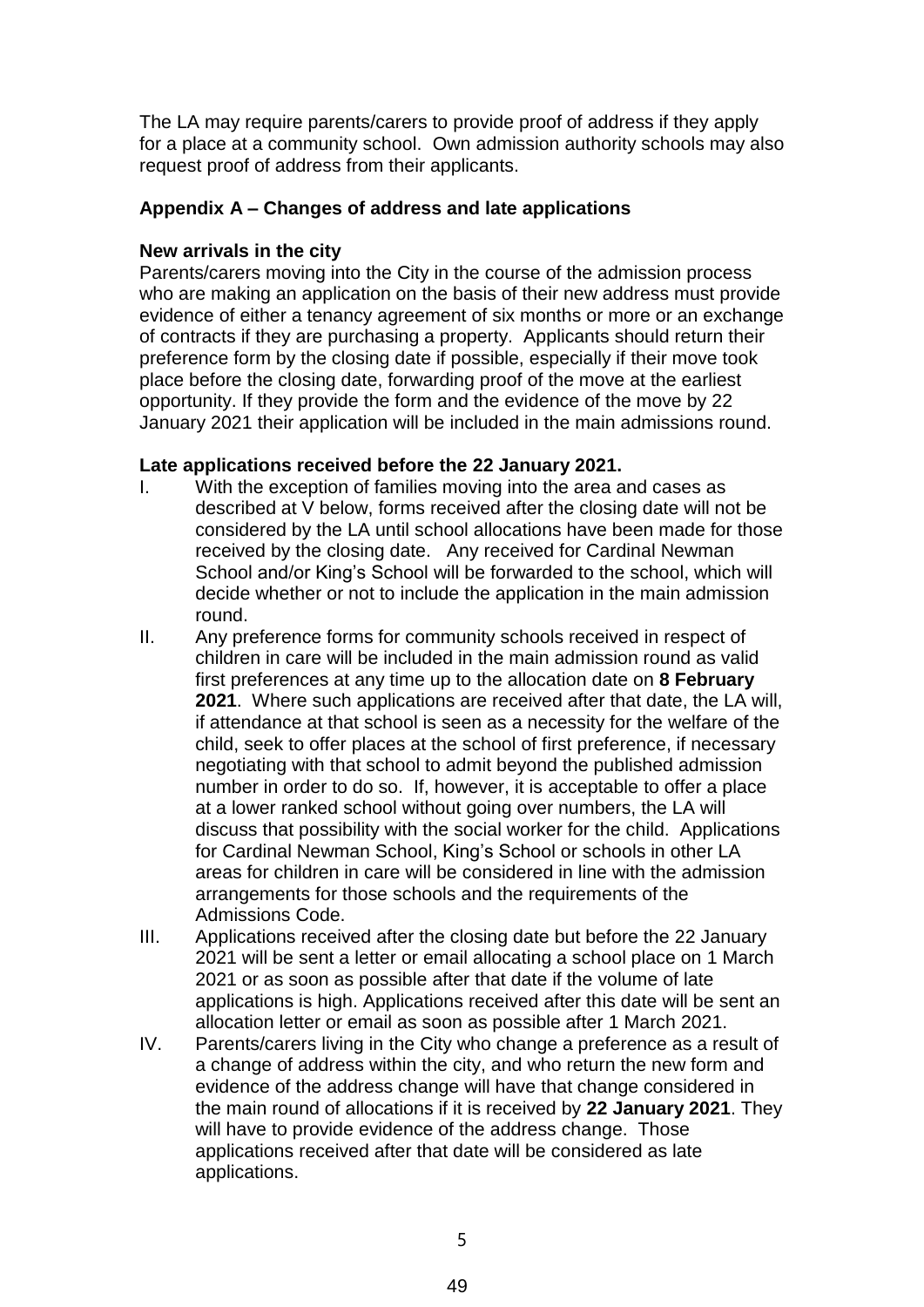V. Other late applications where there is good reason for the delay will be considered in the main round of allocations if received by **22 January 2021** where independent evidence is given by a third party (usually a professional source such a doctor or social worker) to support the reason for the delay.

### **Late applications received after the 22 January 2021.**

- I. Where an application is received after the allocation date, from a parent/carer living in the City, they must use the Brighton & Hove online application service or paper preference form. If the preference(s) is for a community school, the LA will allocate a place if the school remains under subscribed. If the school(s) is fully subscribed, a place will be allocated at the nearest school to the home address that has a vacancy. Brighton & Hove will seek to make a decision as soon as possible after receiving the application. Where a preference is given for a free school, an Academy, Cardinal Newman School or a school in a neighbouring LA, the form will be passed to that admission authority for a decision. They will be asked to reach a decision within fourteen days of receiving the form. Brighton & Hove will endeavour to send a decision to the parent /carer as soon as possible once it has either reached a decision, or been informed of a decision by the other admission authority.
- II. If a change of preference or preference order is received following the decision letter on 1 March 2021 and the home address has not changed (and there has been no other relevant change of circumstances), that changed preference will not be considered until after 30 June 2021. This allows reasonable time for the consideration of late first applications and the operation of the reallocation pool where places have been offered and refused.
- III. All applications received after the beginning of the autumn term will be regarded as outside the admission round. Nonetheless, Brighton & Hove will act as the point of contact for all preferences for parents/carers living in the City, and will liaise with Cardinal Newman School, King's School, Brighton Aldridge Community Academy (BACA), Portslade Aldridge Community Academy (PACA) and other LAs over applications for admission to schools other than Brighton & Hove Community Schools. The Brighton & Hove online or paper form should be used in all cases by City residents and returned to the Brighton & Hove Admissions Team. The same arrangements will apply to applications for admission to schools for year groups other than the normal admission group in Year 7. Where the LA, Cardinal Newman School, King's School, BACA, PACA or another admission authority is not able to offer a place in accordance with a parental preference, the LA will offer a place at the nearest school to the home address of the applicant with a vacancy in the appropriate year group. This may be an Academy or a church VA school. Admissions to Years 12 and 13 in those schools that make such provision will be regarded as transfer admissions rather than admission at a normal point of entry. (The majority of such pupils will have attended the school from Year 7, or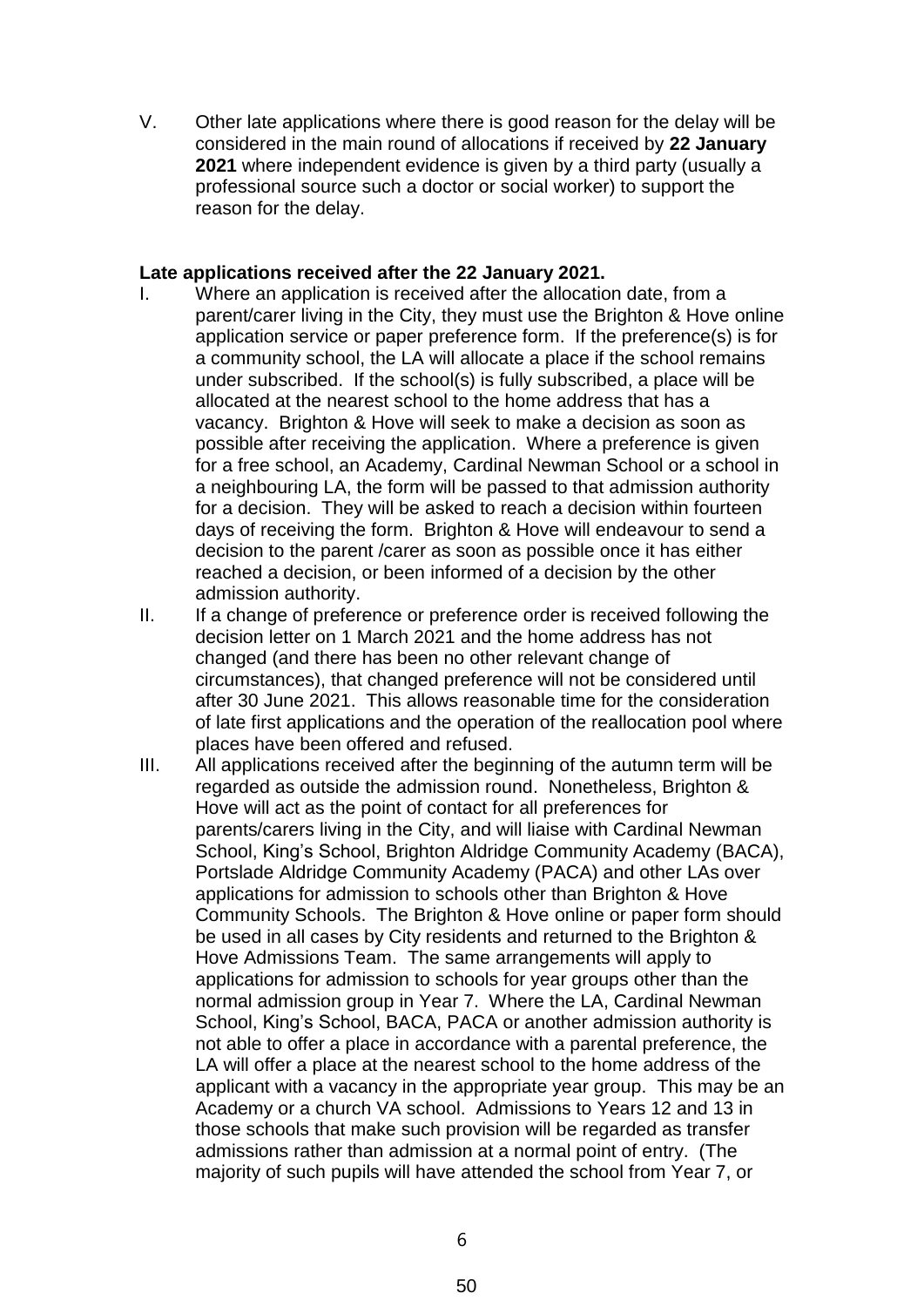transferred to the school in Key Stage 3 or 4.) Should any other schools adopt Academy status, this paragraph will also apply to them.

# **Re-allocation Pool**

- I. Brighton & Hove will operate a re-allocation pool system for its community schools, BACA and PACA. (Cardinal Newman School and King's School will operate their own waiting list/reallocation arrangements.) The ranking within this system will be based on the Brighton & Hove admission criteria. All children will be automatically placed in the re-allocation pool for all un-met first preferences for community schools. Parents/carers will be asked to indicate if they also wish to be placed in the re-allocation pool for a different preferred school when the allocation emails and letters are sent on 1 March 2021. Places will be offered to children from the pool as soon as a place becomes available at an over subscribed school and the admission priorities have been applied. This LA will notify other LAs as appropriate if it offers a place from the pool at a Brighton & Hove school to a pupil living outside the City. The pool will operate until the 31<sup>st</sup> December.
- II. Other admission authorities will operate a re-allocation or waiting list system. If they are able to place a child resident in Brighton & Hove in one of their schools they are asked to notify this LA at the earliest opportunity.
- III. Parents/carers wishing to keep their child's name in the reallocation pool beyond the 31<sup>st</sup> December must inform the LA. They must renew the position on the reallocation pool each term thereafter.

# **School Admission Appeals**

- I. Parents/carers wishing to appeal against the LA's or a voluntary aided school's decision not to offer a place at a preferred school should do so in writing or using the online appeal facility by 1 April 2021 if they want to be assured of having their appeal heard in the main appeal round.
- II. The LA will not arrange an appeal, or ask an own admission authority school to arrange an appeal for a school that was not included on the original application. It will only arrange an appeal for a school that was listed as a preference, as it will not have given a decision to the parent/carer for schools not included on the form. If a parent/carer wishes to receive a decision for a school not included in their original preference, and thus acquire a right of appeal, they must complete a further application. However, unless there is a change of address or other change of circumstances leading to the change of preference this new form will not be considered until after 30 June 2021.
- III. Parents/carers will receive 10 school days notice of the date of the appeal hearing, and will receive copies of any documentation relating to the appeal 7 days in advance of the hearing.
- IV. Whilst the City Council, other LAs and the Governing Bodies of Academies and voluntary aided schools will make every effort to hear appeals within 40 school days of the deadline for submitting appeals, as suggested in the Appeals Code, they cannot guarantee this time